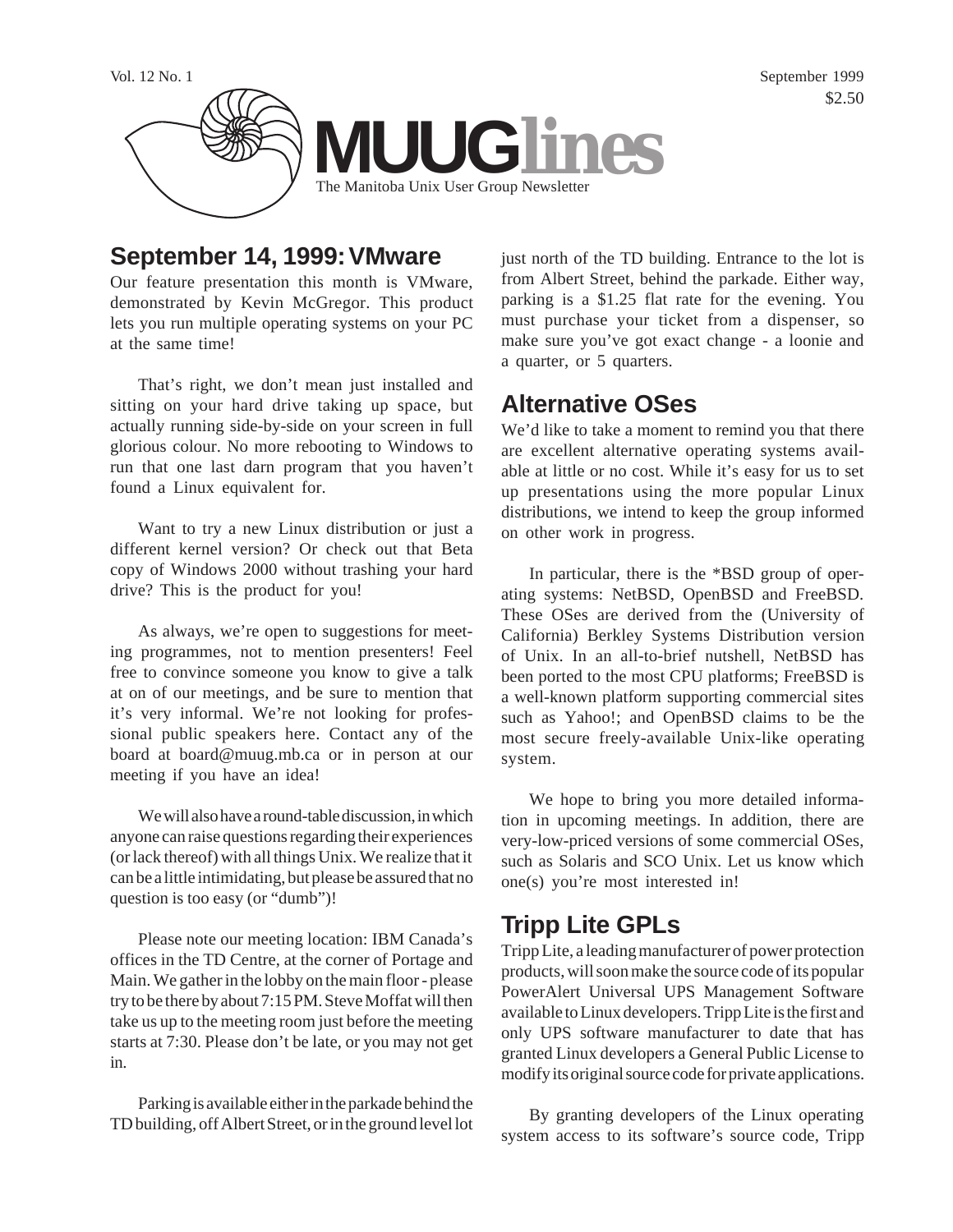Lite follows in Linux's developer-friendly tradition. "We've kept with the spirit of Linux's open source evolution," explains David Cole, Director of Software Development for Tripp Lite. "Linux developers are accustomed to modifying software programs to meet their specific needs, then sharing their creations with others. For the first time, they can now customize a UPS management program, thanks to Tripp Lite."

Sam Ockman, CEO of Penguin Computing, is impressed by Tripp Lite's efforts. "This shows an amazing commitment to the open source movement," he stated. "It shows that Tripp Lite is one of the most enlightened UPS manufacturers, and one of the strongest supporters of Linux among computer hardware vendors overall."

PowerAlert Software quickly established itself in the Linux community when it first became available for Linux in 1998. As a leader in UPS innovation and support for Linux-based systems, Tripp Lite continues to exceed all other manufacturers in its commitment to this platform.

Tripp Lite plans to make the code available for download on its website at http://www.tripplite.com/ linux/ in mid-September. PowerAlert Software supports Linux Slackware version 3.5 and later, Linux Red Hat version 5.1 and later, plus most major PC, Unix and Macintosh operating systems.

#### **Linux Demo Days**

#### *From http://www.linuxdemo.org/*

The purpose of the Linux Demo Day project is to coordinate a concurrent worldwide demonstration of the Linux Operating System to the casual computer user who may only have heard of Linux but has never seen it, and to those that are not even aware that there is an alternative to running a Microsoft operating system. What this translates to is LUGs throughout the world setting up demonstrations of Linux at shopping malls, schools, places of work, or wherever they feel would be appropriate for their LUG. In addition to just demonstrating Linux, the LUGs will also handout pamphlets that point visitors towards more information about Linux.

A couple of Linux enthusiasts and I came up with the idea of a "demo day" to promote Linux at our work place. We were going to setup a table outside the company cafeteria (or some other highly visible location) and have several Linux machines running software like GIMP, GNOME, KDE, Blender, ApplixWare, StarOffice, KOffice, Quake, X11Amp, ad infinitum. A lot of people ask me, "OK, Linux is another OS, it's more stable than Windows, but what can I do with it?" Our goal of doing a Linux demo day was to show people exactly what Linux is capable of... specifically the fact that it lets you get most of your day to day work (and play!) done just like you can with Microsoft Windows.

Linux has been getting increasing press coverage in industry publications for the last year and now mainstream publications such as Time, Forbes, and even CNN have had stories about Linux. I've heard references on web sites, and have myself had the experience of non-geeks mention and ask about Linux in a conversation! So lots of non-Linuxgeeks have now heard of Linux. They hear that it's open source, how it's more stable than Windows, and many other wonderful things. But how many of these people have actually seen Linux in action? My guess is that maybe a few, those who happen to have geek friends running Linux, have actually had a chance to play with it.

I started thinking about this and decided that maybe instead of just doing a Linux Demo Day at my place of work, why not have a worldwide demonstration of Linux. With the release of RedHat 6.0, OpenLinux 2.2, and the work being done by Corel, and the GNOME and KDE teams, Linux is becoming a viable alternative for more users than ever before, so it's time that more people see Linux in action instead of just hearing or reading about it! Thus this project was born.

Linux Demo Day will take place between September 12th-19th. The reason for this time period is because according to a message by Linus, Linux 0.01 was released "in the middle of September". What better way to celebrate the birthday of Linux than to expose more people to it? A whole week was chosen as opposed to a single day to give participating LUGs flexibility to work around their schedules.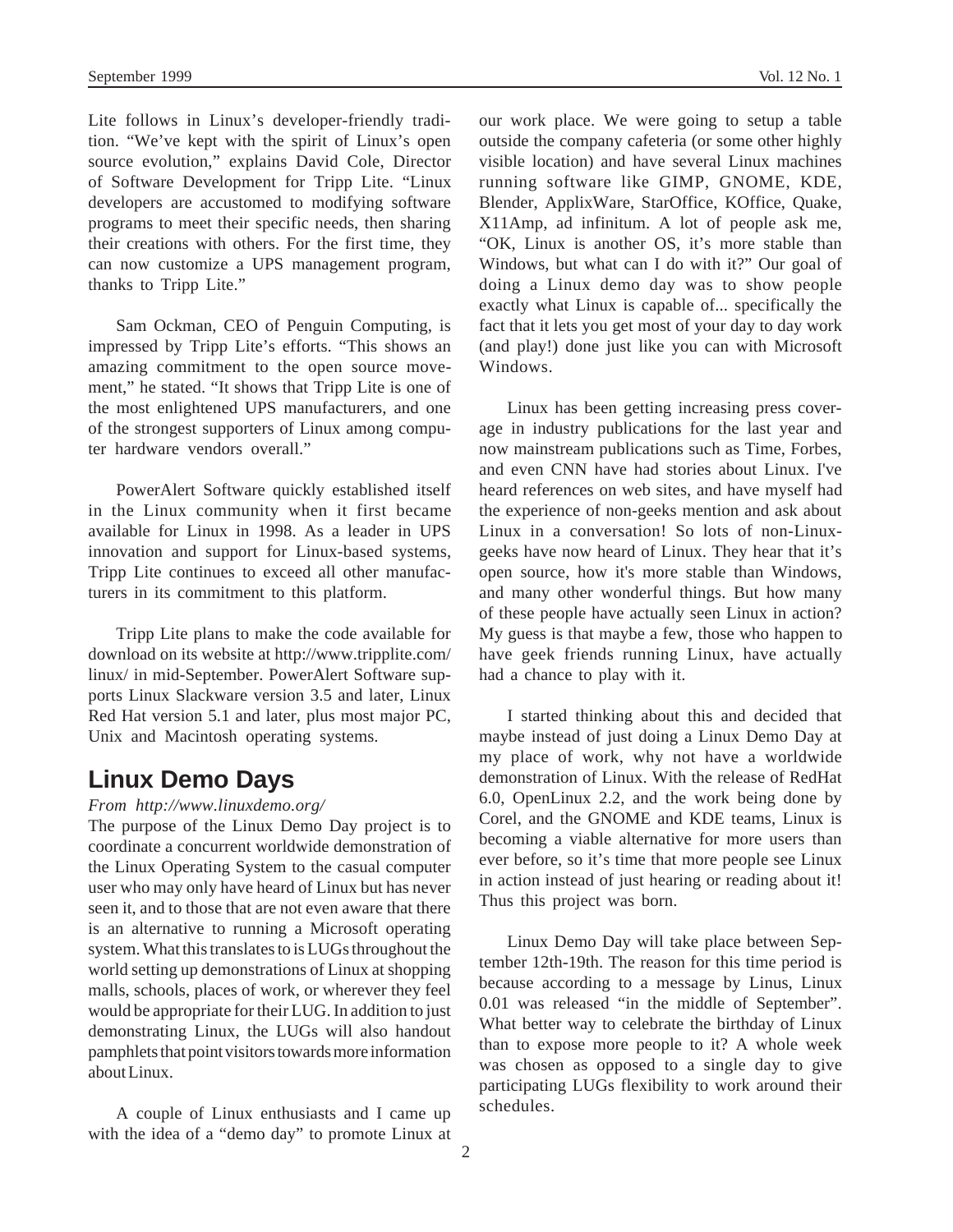## **HP Thin Clients**

Hewlett-Packard Company announced the HP Entria thin-client appliance family. These thin-client products are designed for IT simplicity while improving the user experience with a high degree of availability, uptime, application performance and reliability.

"HP's vision is to continue to provide IT managers with all the benefits of thin-client computing -- a low-cost-to-own solution that is easy to maintain, manage and deploy," said Wolfgang Baltes, general manager of HP's Thin Client Operation. "And now, with the new HP Entria thin-client appliances, end users can enjoy increased reliability, flexibility and security within their own unique computing environments."

The HP Entria thin-client appliances include three new products -- the HP Entria G (220), the HP Entria  $L(500)$  and the HP Entria  $X -$  and provide users with access to a full range of features, including Windows(R) and Java(TM)-based applications, corporate Intranets and the Internet.

For organizations with a heterogeneous IT infrastructure, the top performance and flexibility of the HP Entria X thin-client appliance is ideal. Based on the Linux operating system, the HP Entria X provides seamless access to any application on  $UNIX(R)$  systems, Microsoft $(R)$  Windows NT $(R)$ or legacy servers. In addition, the HP Entria X thinclient appliance delivers the highest degree of visual comfort with best-in-class graphics resolution of up to  $1,600$  bits x  $1,200$  bits x 16 bits.

As more customers turn to e-services as a core business practice, the HP Entria X thin-client appliance -- which incorporates ChaiVM, HP's embedded virtual-machine technology -- will take full advantage of revenue-generating services available on the Internet.

The HP Entria L thin-client appliance is designed specifically for mainstream business users who require access to both Microsoft Windows NT and Web-based applications, such as corporate Intranets. The HP Entria L series is based on the Linux operating system and includes a local browser that provides end users with the flexibility and enhanced performance needed to complete their everyday tasks.

The HP Entria G thin-client appliance is designed specifically for business customers using Microsoft Windows NT, Terminal Server Edition and Citrix Metaframe software. The new HP Entria G series provides users with solid performance and easy access to their Windows(R) desktops. Additionally the HP Entria G series includes a full suite of terminal emulations that makes migrating painless -- from legacy systems to Microsoft Windows NT. The HP Entria G is expected to be available next month for an estimated \$599 (U.S). See more at http://www.hp.com/go/thinclient.

#### **MacroMedia Flash!**

Macromedia, Inc. announced that versions of its Flash Player will be available free on 1 September for Linux, Sun Microsystems, Inc.'s Solaris, and Silicon Graphics Inc.'s Irix platforms. Flash is the standard for creating high-impact, vector-based Web sites that deliver motion, sound, interactivity, and graphics.

Flash Player versions for UNIX will be available for download at no charge from the Macromedia Web site. Flash already ships with most leading operating systems, media players, and Web browsers, including Windows 98, Mac OS 8.6, America Online 4.0, WebTV, Apple QuickTime, RealNetworks' RealPlayer, and current versions of Netscape Navigator and Microsoft Internet Explorer.

Companies strategically using Flash to enhance their online presence with interactivity and dynamic content include Citibank, PepsiCola, Daimler Chrysler, and Nestle. Flash is also a delivery format for content assembled in Macromedia Generator, a server based product that allows dynamic publishers to deliver personalized, real-time Web graphics.

"As an open standard for powering the World's top Web sites, Linux has become a premier choice for Web publishers," said Linus Torvalds, inventor of the Linux operating system. "Now that Macromedia has announced both a free Flash Player for Linux and a free Flash Player source licensing program, Flash offers the best and most widely